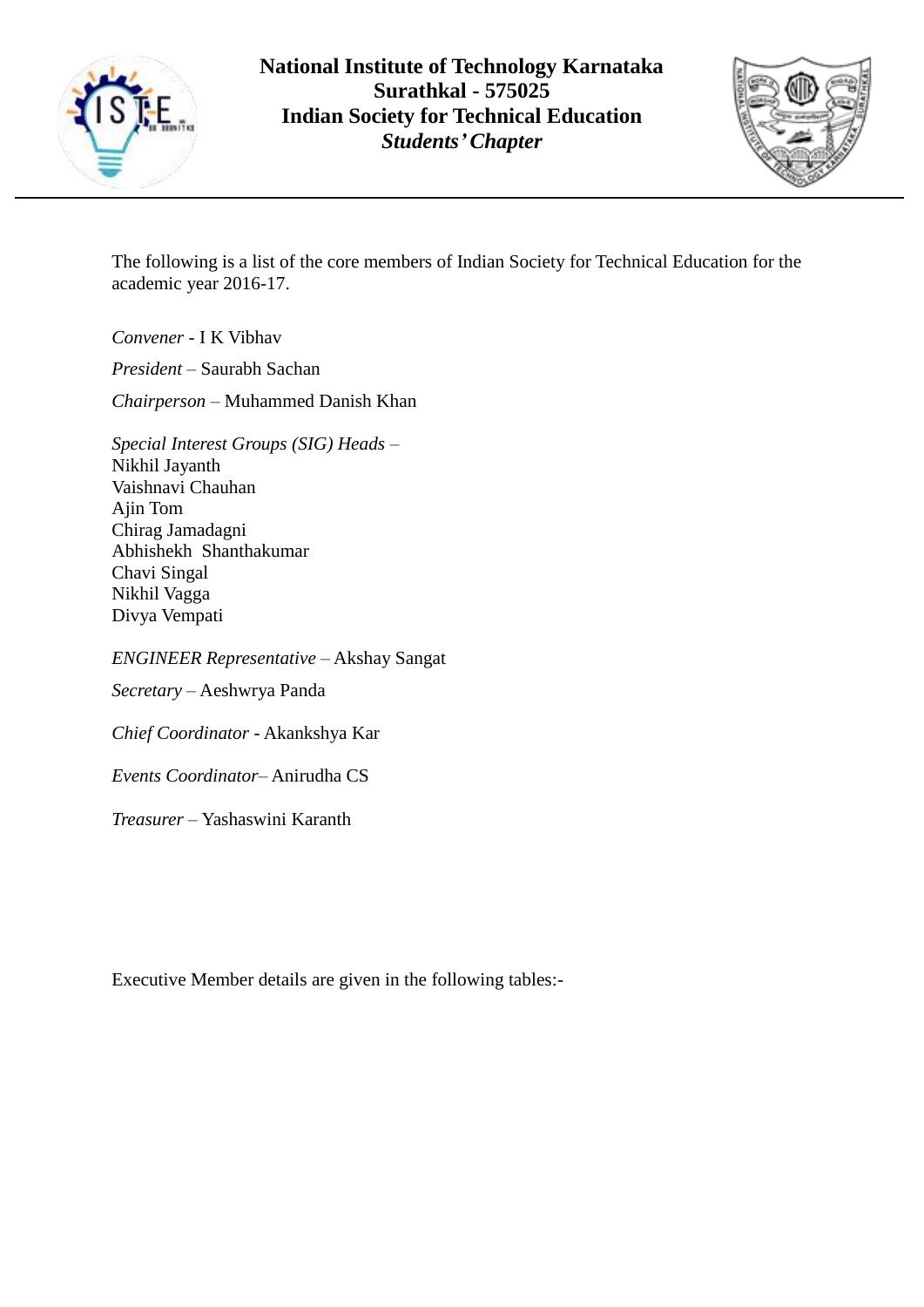| REG. NO. | <b>NAME</b>              | REG. NO. | <b>NAME</b>        |
|----------|--------------------------|----------|--------------------|
|          |                          |          |                    |
| 15EE246  | Sharon P Simon           | 15IT132  | Nihar              |
| 15ME159  | Pradyumna K S            | 15CH21   | Laxminarayanan     |
| 15CH29   | Praneeth Pichika         | 15CH19   | Jessina            |
| 15IT133  | Rajgauri                 | 15CV111  | Devika             |
| 15IT236  | Samarth M                | 15CH18   | Shannon G          |
| 15IT231  | Ria                      | 15ec145  | S Vijay            |
| 15EE155  | Shreyansh                | 15ME269  | Sofia Ummer Sahib  |
| 15EE239  | Rupashi Sanghal          | 15me101  | Aasim Zahoor       |
| 15IT216  | Amith Kini               | 15me119  | Ayam               |
| 15IT150  | <b>Ujjwal Pasupulety</b> | 15ME104  | Ajaydev M          |
| 15CH09   | Avnika                   | 15ME150  | Prathamesh         |
| 15IT242  | Vrishabh Sharma          | 15ME252  | Vineeth            |
| 15CO209  | Aswin Manoj              | 15ME202  | Aditya Shet        |
| 15IT146  | S. Hegde                 | 15EC107  | Ashika Nayak       |
| 13IT131  | Rahul Kumarasen          | 15EC206  | Arjun V            |
| 15CV230  | Nitish                   | 15MT05   | Aswathy G          |
| 15CV147  | Sneha                    | 15EC134  | Nisarga G          |
| 15CV143  | Shashank                 | 15ME244  | Nagarakshith       |
| 15CV228  | Nikhil                   | 15EE151  | Vilohit Sarma Kaza |
|          | Vignesh Vinayak          |          |                    |
| 15CV152  | Murthy                   | 15EC147  | Shashank V         |
| 15ME271  | Srijit                   | 15EE142  | Raveesh            |
| 15CH26   | Mohit                    | 15EC120  | Hemanth Kumar      |
| 15CV136  | Aakash                   | 15EE138  | Radhika Pai        |
| 15IT102  | Abhilekh                 | 15ec125  | Nishta Maloo       |
| 15CH13   | Deeksha                  | 15EE230  | M. Saneens         |
| 15EC217  | Mrinmayee                | 15EC105  | Apurva             |
| 15CH44   | Shraya                   |          |                    |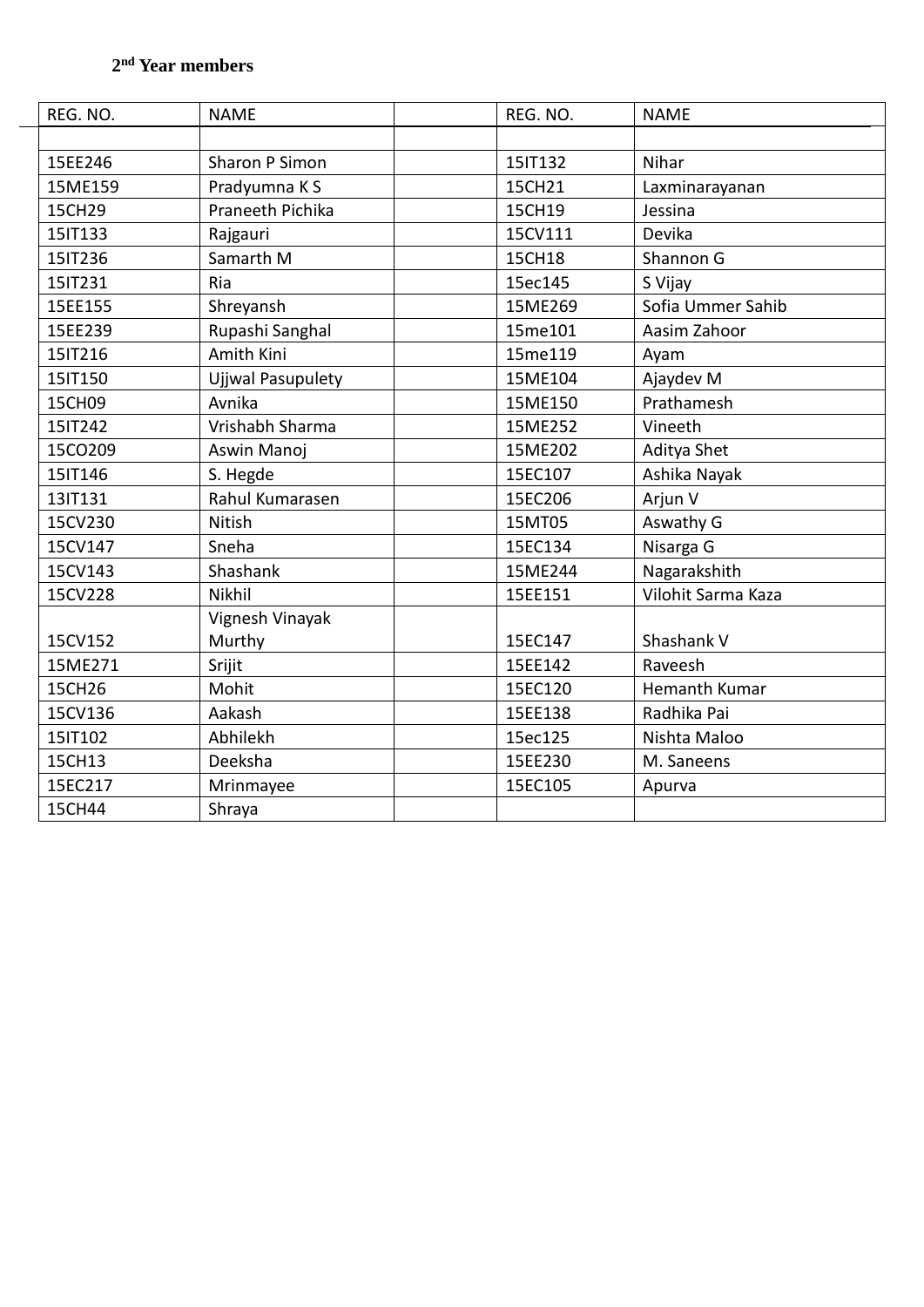## **Third Year Members**

| 14EC107 | Aneesh Goel               | 14ME174 | Ujwal Mishra               |
|---------|---------------------------|---------|----------------------------|
| 14me260 | <b>Rishit Kuber S</b>     | 14CH02  | Aishwarya Sanjeev<br>kumar |
| 14EC108 | Aniket Rege               | 14CV148 | SUDHEENDRA RAO K           |
| 14MT33  | Satwik Pandit             | 14co134 | Prateek Wadhwani           |
| 14EE234 | Rashmi Pethurajan         | 14IT225 | Nihar Joshi                |
| 14CH22  | Jatin Nayak               | 14CO137 | S.R.Rimitha                |
| 14EC126 | Krish Vadodaria           | 14EC229 | Likhita                    |
| 14EE123 | Jishnu Chatterjee         | 14CV208 | <b>Binita Thapa</b>        |
| 14ME139 | Parikshit                 | 14ME239 | Punith Murthy              |
| 14CO126 | Navya R S                 | 14ME251 | Prasad Kamath              |
| 14EE137 | Nischita Kaza             | 14IT117 | Kevin George               |
| 14CO244 | Shiv Shankar<br>Sukumaran | 14cv230 | Modem Vikas                |
| 14EE219 | Mahesh Bhat               | 14IT211 | Divya Narayanan            |
| 14CO240 | Samarth Mishra            | 14ME157 | RAVIKANT NARAYAN           |
| 14CO123 | Kavya Atmakuri            | 14EE201 | Abhijay Kumar Pandit       |
| 13CO110 | Anagh Singh               | 14IT120 | Manisha Jhawar             |
| 14ee203 | Aalok Aryan               | 14CO226 | Saranya                    |
| 14EC145 | Shrinidhi Rao             | 14CV136 | Pralay Sankar Maitra       |
| 14EE242 | Sonali Maruti Naik        | 14MT43  | Yashaswini Karanth         |
| 14EC156 | Ritesh Rajesh Waykole     | 14EE247 | Sukanya Sundaram           |
| 14ME220 | Deepak Devaraj            | 14EC247 | Sreelakshmi Suresh         |
| 14EE107 | Anikethan H V U           | 14CO121 | Ashritha Kandiraju         |
| 14CO241 | Saumya Gupta              | 14EC202 | Aditya Nishtala            |
| 14CO132 | Prajwal Kailas            | 14ME149 | Sai Seshnag                |
| 14CO119 | <b>Bhargav Kale</b>       | 14CO153 | Vignesh                    |
| 14EE232 | Pranav Mohankumar         | 14EE211 | <b>Jugal V Parmar</b>      |